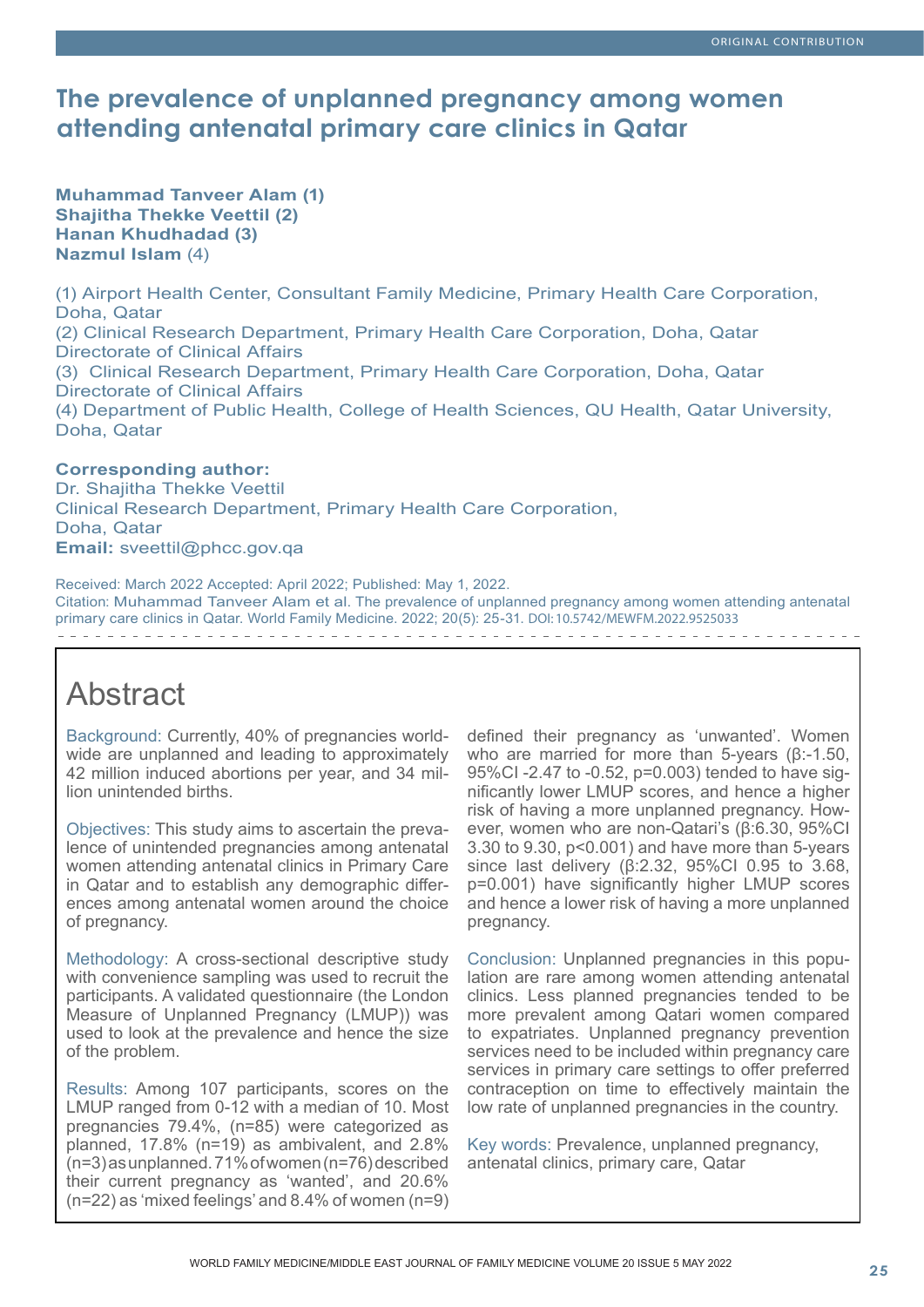#### Introduction

Unplanned pregnancies or unintended pregnancies include unwanted pregnancies where there is no desire for children or childbearing has been completed or has been mistimed that is earlier than anticipated (1). Studies have shown that 40% of pregnancies are unplanned worldwide leading to approximately 42 million induced abortions per year, and 34 million unintended births (2).

It is thought that unintended pregnancies are widespread in the Arab region with unintended consequences for individuals, families (3) and indirectly to the society as well (4). In areas like the Middle East, where the population growth has generally tripled between 1970 and 2010 (5), and in Qatar itself by an average of 10% a year in the decade to 2014 (6), unplanned pregnancies can have an impact on socio economic development as well as health systems (3) and education (6). The contraceptive use in Qatar is reported as 38% in 2012 and this is near similar for both Qatari and non-Qatari women (7). A local survey in Qatar done in 2012 suggested that the demand for contraception had been satisfied with only a small proportion suggesting it was unmet (7).

Although there has been a decrease in the total fertility rate (average number of children a woman would have during her reproductive years) for Qatari women from 3.9 children per woman in 2006 to 3.2 in 2015, it still remains high compared to the world average of 2.5 (8). This decline has been attributed to the preference by Qatari women for higher educational attainment with prioritization of work and career to marriage and childbearing as well as their reluctance to marry early (8).

In this context, the consequences of unintended pregnancy to health can be significant. According to international studies, its effects can be harmful to health (9) with many studies highlighting the risk of unsafe abortions where terminations are carried out by individuals lacking the necessary skills or in an appropriate medical environment(10). There can also be a delay in or inadequate prenatal care affecting both mother and child (11). Higher risk of low birth weight and developmental problems especially when the baby is born soon after a sibling has also been documented (11).

No studies highlighting unplanned pregnancies have been published in Qatar and very few have been documented in the Middle East even though this has been highlighted as widespread in the Arab region (11). Anecdotal evidence through attendance at the antenatal clinics in Qatar suggests that it may be a significant problem in clinical practice. Unplanned pregnancies can have a significant impact on family planning, economic and social well-being among women. Therefore, this study is to investigate the scale of the problem by looking into its prevalence and to establish any demographic differences among antenatal women around the choice of pregnancy. This would be the initial building block towards further research into awareness and the psychosocial impact of the condition.

## Materials and Methods

A cross-sectional descriptive study design with convenience sampling was used to recruit the women from the antenatal clinics at various Primary Health Care Centers in the State of Qatar for 6 months. Survey methodology with validated questionnaires was used to look at the prevalence and hence the size of the problem.

Primary Healthcare Corporation (PHCC) is the primary healthcare provider for the people of Qatar. Currently, the PHCC is operating 27 primary health care centers in three health regions namely; Central, Western, and Northern. Thirteen of these health centers are in Doha city (Central Region), whilst the other centers are in the Northern and Western parts of the country. The Health Centers provide appropriate and effective health care services focused on the needs of patients. Services delivered emphasize health promotion, prevention and diagnosis, as well as treatment and provision of long-term and appropriate support to patients and their families.

Every woman irrespective of nationality/ethnicity over the age of 16 years who can speak or read Arabic or English attending either their first or follow up antenatal appointment was invited to participate in the study after providing their informed consent. Once agreed and the consent form signed, the London Measure of Unplanned Pregnancy (LMUP) questionnaire (12) was given to them for completion. Women who did not wish to be included in the study, and where questionnaires were incomplete, were excluded from the study.

LMUP was used to measure the prevalence of unplanned pregnancies. The LMUP does not assume that women have clearly defined pregnancy intentions, allowing them to express ambivalence towards becoming pregnant. The measure contains six items asking about contraceptive use, pre-conceptional preparations, partner influences, personal circumstances and timing of pregnancies , desire for pregnancy and motherhood, and intention to become pregnant. Each item was scored 0 to 2, with a total score ranging from 0 to 12; the higher the score, the more pregnancy is planned and intended. For prevalence estimates, the authors suggested a division of scores into a minimum of three groups, with scores 0–3 categorized as 'unplanned', 4–9 as 'ambivalent', and 10–12 as 'planned'.

The LMUP is a psychometrically validated measure of pregnancy planning/intention developed by Geraldine Barrett and colleagues. Originally developed in the UK, the LMUP has now been validated for use in countries across five continents. LMUP consists of six questions, each scored 0, 1, or 2. These are added to obtain the final scores. Pregnancies with scores of 0-3 are classified as unplanned, 4-9 as ambivalent, and 10-12 as planned. Written responses would be evaluated about why women were not using the contraceptive method they wanted to use. In addition, demographic details around age, marriage date, nationality, gravida, date of last delivery if previously pregnant, miscarriages, type of contraception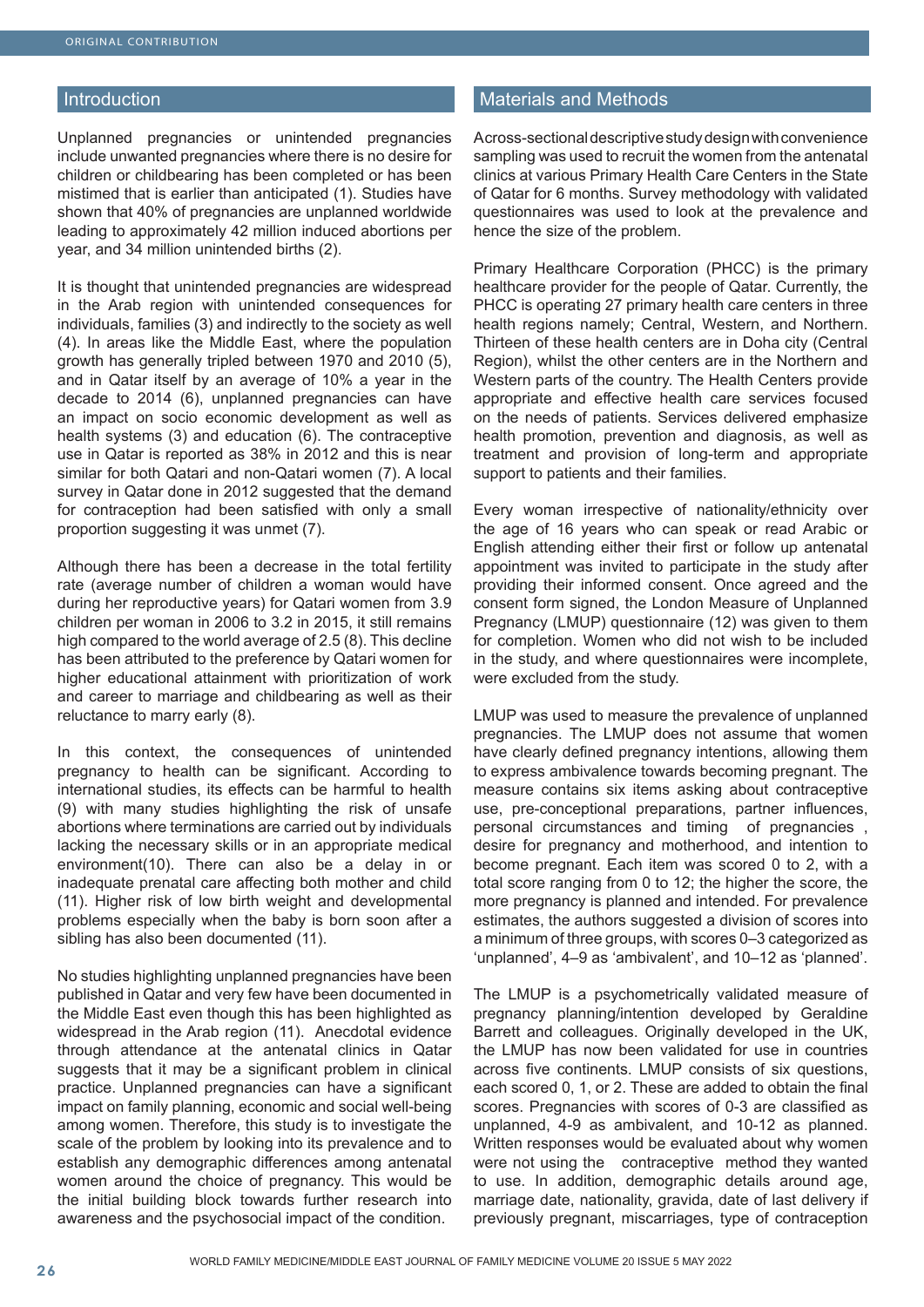normally used, years in Qatar if non-Qatari, education, work status and total household income and about unplanned pregnancy was taken.

Four health centers from different regions in Qatar providing antenatal clinics were chosen for this study. All these four health centers are providing a similar pattern of antenatal services. The study required minimal logistical support as most of the clinics and required patients are booked at the health center through the existing pathways and procedures followed at PHCC. In the clinic the slots range from 14-18 patients per session lasting 20-30 minutes each. Initially patients are seen and counselled by the health counsellor as well as the nurse who does the vital signs. The study was explained by the health counsellor/ lead nurse in charge of the antenatal clinic. Convenience sampling of consecutive women attending their antenatal clinic (ANC) appointment were invited into the study after giving their informed consent. The patients who agreed to participate in the study completed the questionnaire and returned it. After receiving the questionnaire and written informed consent, the lead researcher collected data from the patient's medical records. The collected data were anonymized before being processed.

Totally 107 participants were recruited from June to December 2018. Ethical approval for the study was obtained from the Department of Clinical Research committee of all participating health centers. Due to a paucity of any local studies available regarding unplanned pregnancies, and taking into consideration the prevalence rates in literature, 7 percent was chosen as the estimated number of unplanned pregnancies in Qatar. The sample size for the descriptive epidemiology study was done using the following references (10).

 Z= 1.96, p= 0.07, d= 0.05 n=Z2P(1-P)/ d2

#### **Statistical analysis**

Descriptive analyses were performed by using frequencies (percentages) for categorical variables and means (ranges) for continuous variables. The LMUP was treated as a continuous instead of a dichotomous variable (J. Hall, personal communication), and thus, the lower the score on LMUP, the less planned a pregnancy was. The LMUP was not normally distributed, therefore, nonparametric tests were used. Spearman rank correlation coefficient was performed to analyze correlations between LMUP scores and continuous demographics and outcomes. Mann–Whitney U tests and Kruskal–Wallis tests were used to compare differences in LMUP across categorical demographics and outcomes. Multiple linear regression analysis was performed using the 'enter method' to obtain the best-fit model predicting more unplanned pregnancies. The model included socio-demographic and antenatal variables found to be significant during simple regression analysis. Before running the regression model few response options were collapsed and fitted in the model. The analysis was done by using The Statistical Package for the Social Sciences (SPSS) version 16 for data analysis (IBM Corporation, Armonk, NY, USA). A value of P < 0.05 was considered statistically significant.

# **Results**

Socio-demographic and antenatal characteristics are presented in (Table 1). Due to a paucity of any local studies available regarding unplanned pregnancies, and taking into consideration the prevalence rates in literature, 7 percent was chosen as the estimated number of unplanned pregnancies in Qatar and we calculated 100 participants for this study. We recruited a total of 107 women, and they completed the questionnaire followed by the informed consent form. The mean age of participating women was 30.2 years and a few of them (4.7%) are of Qatari nationality. Approximately half of the participants had been married for 1-5 years and 97.1% were multi-gravid. The majority of the participants were housewives (57.1%), and had no miscarriage (78%), used no contraception (52.5%). had undergraduate education (32%) and had 5000-10000 QR household income (33.3%) (Table 1).

### **Prevalence of unplanned pregnancy**

Scores on the LMUP ranged from 0 to 12 with a median of 10 (interquartile range (IQR): 2). Most pregnancies (79.4%,  $n = 85$ ) were categorized as planned, 17.8% ( $n = 19$ ) as ambivalent, and  $2.8\%$  (n = 3) as unplanned (Fig. 1).  $71\%$ of women  $(n = 76)$  described their current pregnancy as 'wanted', and 20.6% ( $n = 22$ ) as 'mixed feelings' and 8.4% of women (n = 9) defined their pregnancy as 'unwanted'.

### **Associated factors**

Estimates from a multiple linear regression suggest that women who were married for more than 5 years (β: - 1.50, 95%CI -2.47 to -0.52, p=0.003) tended to have significantly lower LMUP scores, and hence a higher risk of a more unplanned pregnancy. However, women who are non-Qatari's (β: 6.30, 95%CI 3.30 to 9.30, p<0.001) and have had more than 5 years to last delivery (β: 2.32, 95%CI 0.95 to 3.68, p=0.001) have significantly higher LMUP scores and hence a lower risk of an unplanned pregnancy. Nationality and years to the last delivery had significant effect on unplanned pregnancies. Compared to Qataris, non-Qataris have a low risk of having unplanned pregnancies. Regardless of the nationality, the women who were married more than 5 years had a high chance to have more unplanned pregnancies due to the lower LMUP score. Other demographic factors show no significant effect on the LMUP score of unplanned pregnancy (Table 2).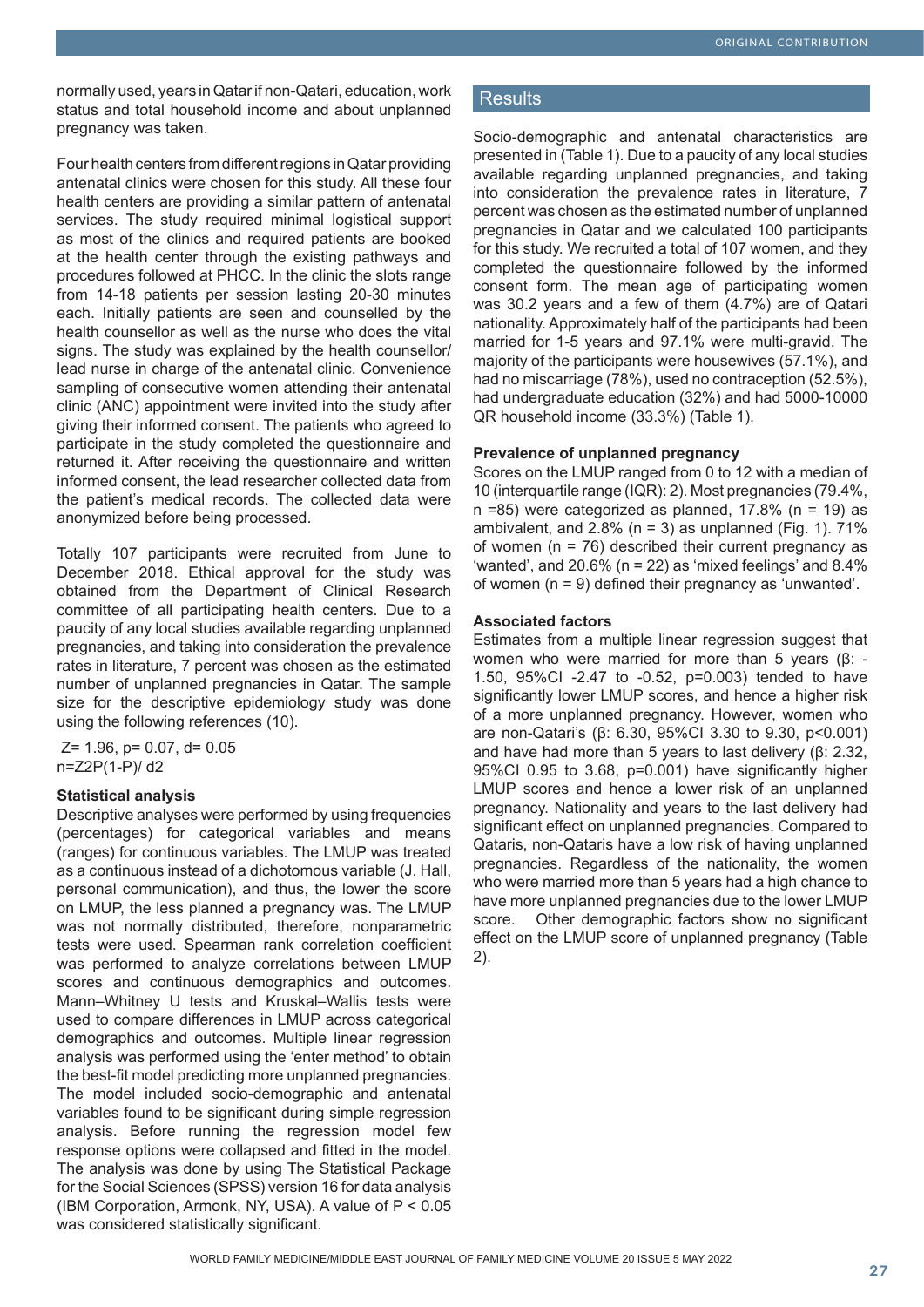**Table-1: Associations between demographic characteristics and LMUP score**

| Characteristics                  | Mean(±SD)       | Median (IQR) | p-value              |
|----------------------------------|-----------------|--------------|----------------------|
| Age (years, n=106)               | $30.2(\pm 4.1)$ | 30(5)        | 0.037                |
| Characteristics                  | n(%)            | LMUP scoreb  | p-value              |
| Nationality (n=107)              |                 |              | 0.045c               |
| Qatari                           | 5(4.7)          | 7(7)         |                      |
| Non-Qatari                       | 102(95.3)       | 10(2)        |                      |
| Years of marriage (n=105)        |                 |              | 0.413 <sup>d</sup>   |
| $<\!\!1$                         | 1(0.9)          | 11(0)        |                      |
| 1 to 5                           | 48(44.9)        | 10(2)        |                      |
| 6 to 10                          | 38(35.5)        | 10(4)        |                      |
| 11 to 15                         | 14(13.1)        | 10(1)        |                      |
| >15                              | 4(3.7)          | 9.5(5)       |                      |
| Number of Pregnancies (n=105)    |                 |              | 0.396c               |
| Primi-gravid                     | 3(2.9)          | 11(2)        |                      |
| Multi-gravid                     | 102(97.1)       | 10(2)        |                      |
| Years since last delivery (n=90) |                 |              | $0.085$ <sup>d</sup> |
| $<\!\!1$                         | 31(34.4)        | 10(2)        |                      |
| 1 to 5                           | 46(51.1)        | 10(3)        |                      |
| 6 to 10                          | 12(13.3)        | 10.5(1)      |                      |
| 11 to 15                         | 1(1.1)          | 12(0)        |                      |
| >15                              | 0(0.0)          |              |                      |
| Miscarriage (n=104)              |                 |              | 0.479c               |
| Νo                               | 81(77.9)        | 10(3)        |                      |
| Yes                              | 23(22.1)        | 10(2)        |                      |
| Years in Qatar for non-Q (n=101) |                 |              | 0.409 <sup>d</sup>   |
| $<$ 1                            | 1(0.9)          | 11(0)        |                      |
| 1 to 5                           | 36(35.6)        | 10(2)        |                      |
| 6 to 10                          | 29(28.7)        | 10(3)        |                      |
| 11 to 15                         | (11.9)          | 10(1)        |                      |
| >15                              | 23(22.8)        | 9(5)         |                      |
| Contraception (n=99)             |                 |              | $0.115^{d}$          |
| None                             | 52(52.5)        | 10(2)        |                      |
| Withdrawal method                | 16(16.2)        | 10(4)        |                      |
| Condoms                          | 18(18.2)        | 10(1)        |                      |
| Pill                             | 9(9.1)          | 8(3)         |                      |
| Coil                             | 4(4.0)          | 10(1.5)      |                      |
| Highest level of formal          |                 |              | 0.423 <sup>d</sup>   |
| education (n=99)                 |                 |              |                      |
| School                           | 9(9.3)          | 9(2)         |                      |
| College                          | 27(27.8)        | 10(3)        |                      |
| Undergraduate                    | 31(32.0)        | 10(2)        |                      |
| Postgraduate without degree      | 8(8.3)          | 9.5(3)       |                      |
| Postgraduate with degree         | 22(22.7)        | 10(1)        |                      |

 $\frac{1}{2} \left( \frac{1}{2} \right) \left( \frac{1}{2} \right) \left( \frac{1}{2} \right) \left( \frac{1}{2} \right) \left( \frac{1}{2} \right) \left( \frac{1}{2} \right)$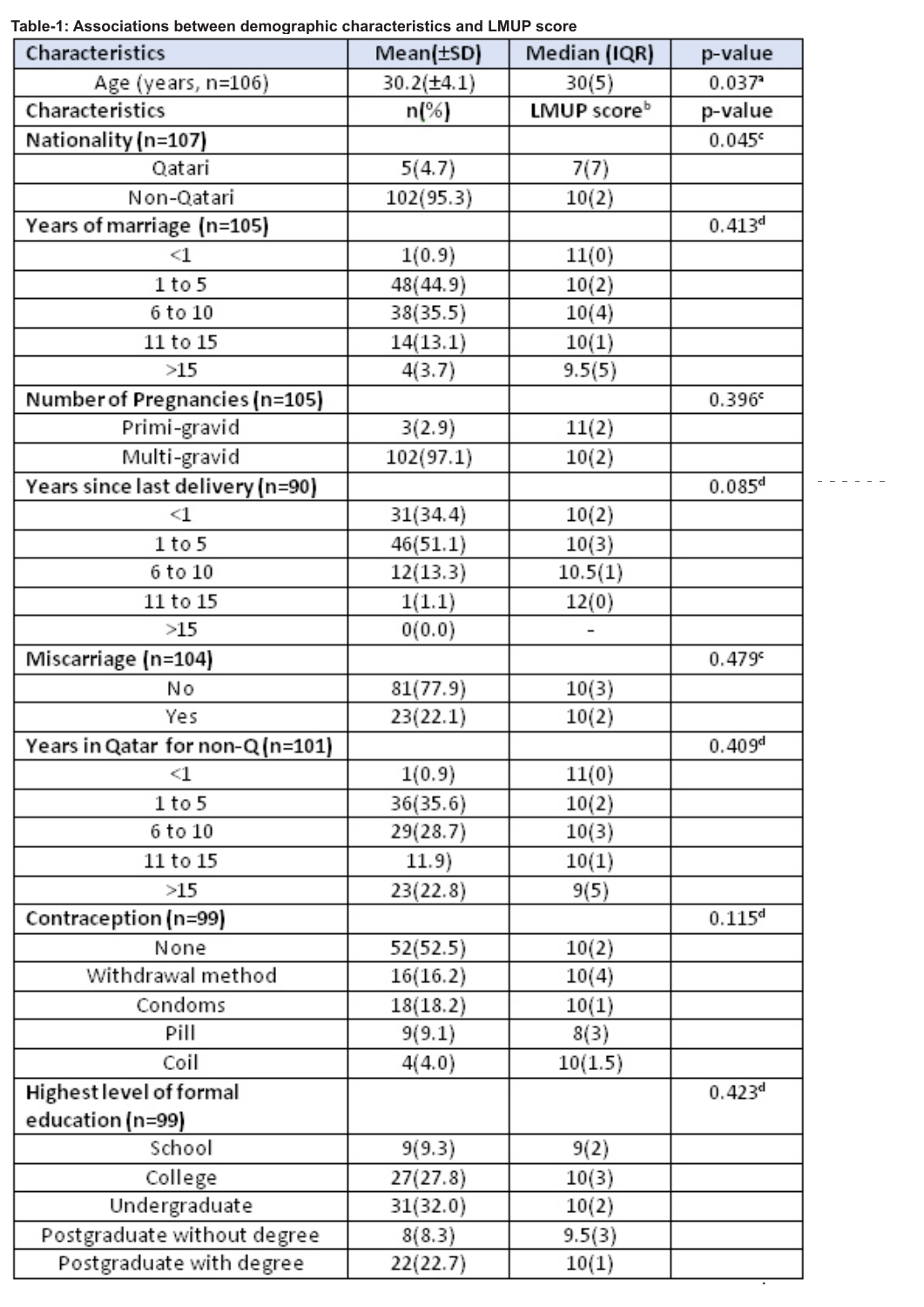| Work (n=84)                   |          |          | 0.499 <sup>d</sup>   |
|-------------------------------|----------|----------|----------------------|
| Housewife                     | 48(57.1) | 10(2)    |                      |
| Student                       | 3(3.6)   | 11(2)    |                      |
| Housemaid                     | 1(1.2)   | 10(0)    |                      |
| Nurse                         | 7(8.3)   | 10(6)    |                      |
| Receptionist                  | 4(4.8)   | 9.5(2.5) |                      |
| Secretary                     | 6(7.1)   | 11(1)    |                      |
| Teacher                       | 6(7.1)   | 9.5(1)   |                      |
| Other professional            | 9(10.7)  | 11(1)    |                      |
| Total household income (n=81) |          |          | $0.485$ <sup>d</sup> |
| 1000-5000                     | 7(8.6)   | 9(5)     |                      |
| 5000-10000                    | 27(33.3) | 10(2)    |                      |
| 10000-15000                   | 26(32.1) | 10(1)    |                      |
| 15000-20000                   | 7(8.6)   | 9(6)     |                      |
| 20000-30000                   | 9(11.1)  | 10(2)    |                      |
| 30000-40000                   | 1(1.2)   | 12(0)    |                      |
| 40000+                        | 4(4.9)   | 7.5(7.5) |                      |

 **Table-1: Associations between demographic characteristics and LMUP score (continued)**

a Spearman rank correlation coefficient

b Data are presented as median (interquartile range)

c Mann–Whitney U tests

d Kruskal–Wallis tests

SD: Standard deviation

IQR: Interquartile range

LMUP: London Measure of Unplanned Pregnancy

# **Table 2: Results of multiple linear regression analysis predicting LMUP-Final model**

| Characteristic   | Unadjusted | p-value | 95% CI <sup>a</sup> | Adjusted | p-      | 95% CI <sup>a</sup> |
|------------------|------------|---------|---------------------|----------|---------|---------------------|
|                  |            |         |                     | β        | value   |                     |
| Nationality      |            |         |                     |          |         |                     |
| Qatari           | ref        |         |                     | ref      |         |                     |
| Non-Qatari       | 3.12       | 0.005   | 0.94 to 5.30        | 6.30     | < 0.001 | 3.30 to 9.30        |
| Years of         |            |         |                     |          |         |                     |
| marriage         |            |         |                     |          |         |                     |
| $\leq$ 5 years   | ref        |         |                     | ref      |         |                     |
| > 5 years        | -0.98      | 0.04    | -1.93 to -0.02      | $-1.50$  | 0.003   | $-2.47$ to $-0.52$  |
| Years since last |            |         |                     |          |         |                     |
| delivery         |            |         |                     |          |         |                     |
| $\leq$ 5 years   | ref        |         |                     | ref      |         |                     |
| > 5 years        | 1.59       | 0.031   | 0.16 to 3.02        | 2.32     | 0.001   | 0.95 to 3.68        |

a 95% Confidence Interval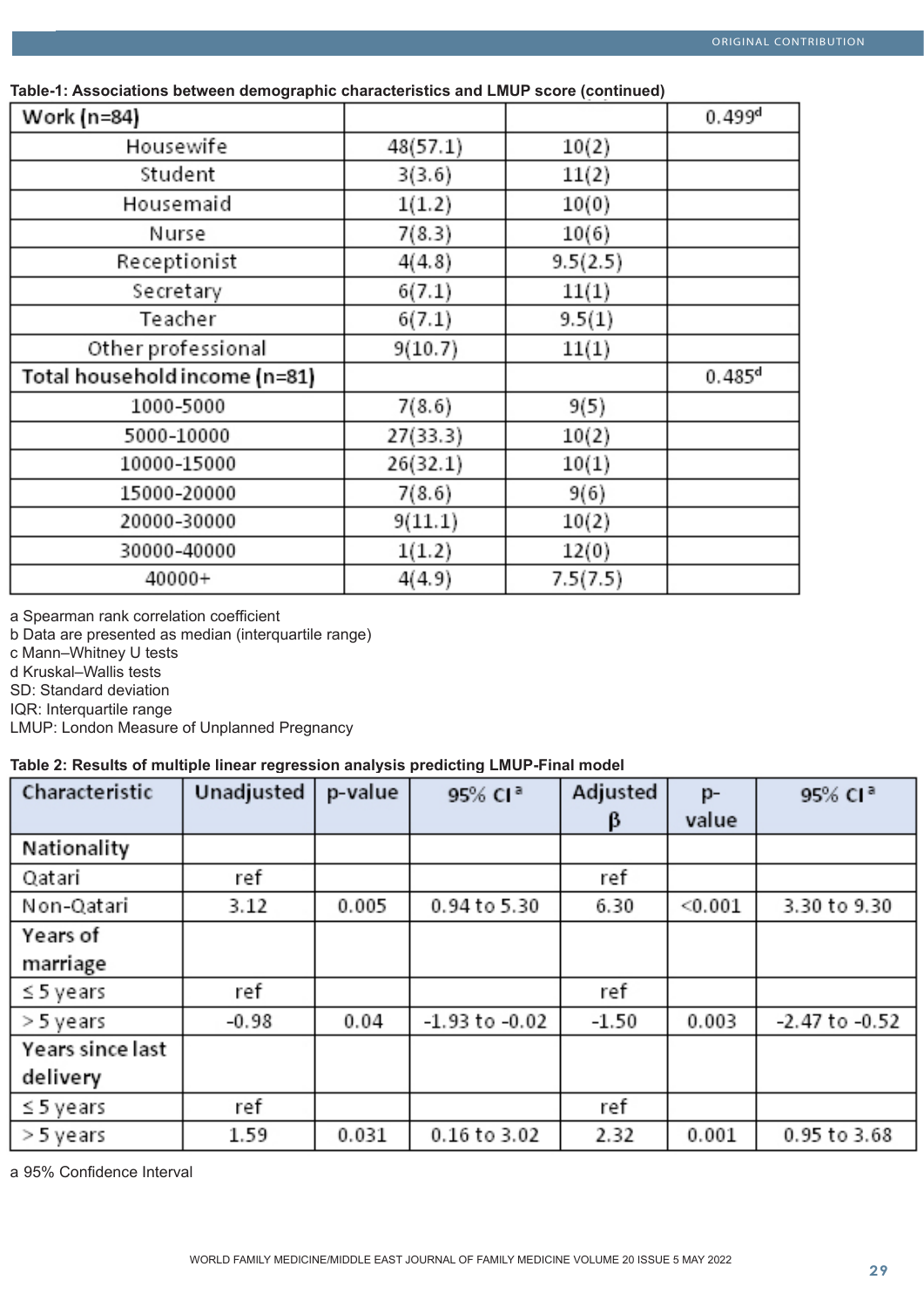#### **Discussion**

Our study aimed to assess the prevalence and associated factors of unplanned pregnancies ending in birth. We found that in our population 79.4% of the pregnancies were planned, 17.8% were ambivalent and only 2.8% of the pregnancies were unplanned. Our study results differ from previous studies, which reported higher prevalence of unplanned pregnancies and they are consistent with studies from European countries that were also using the LMUP, which reported a prevalence rate of 2–9% for unplanned pregnancies leading to birth (13-17). All these findings show that the differences in definition and measurements may lead to inconsistent prevalence rates which supports the requirement of a clear definition and a proper measurement tool that takes into account the complexities of the construction (18-20).

In previous studies, another important finding was that women with low socio-economic status and lower education tended to have a higher risk of less planned pregnancies and these pregnancies were more likely to be high-risk pregnancies with no preconception use of folic acid or vitamins, fewer antenatal care visits, smoking during pregnancy, more stress, lower relationship satisfaction, and less social support (21-23). Also, researchers reported there is a possibility that socially disadvantaged women can fail to use contraception correctly and consistently due to knowledge, access, cultural, personal, and relationship factors (24). Ambivalence towards avoiding pregnancy is also more common among women of lower socioeconomic status (25, 26). Fedorowicz et al., mentioned that some women who live in a fragile socio-economic environment often see motherhood as an escape from hardship to a better life and an attainable goal that will provide personal satisfaction and achievement (24, 27). Our findings suggest no major differences in pregnancy outcome according to the level of education. We haven't looked at the socio-economic status due to the welldeveloped economic situation in Qatar. Future studies are required with a large number of populations to define this further.

Unplanned pregnancies are associated with an increased risk of adverse antenatal and birth outcomes. But some later study results propose no major differences in pregnancy outcome according to pregnancy planning. This discrepancy could be attributed to differences in definition and methodology (28).

There are possibilities of having higher risk for poor pregnancy outcomes in unwanted pregnancies rather than mistimed or unplanned pregnancies (29). In this study we haven't looked at the antenatal outcome parameter of unplanned pregnancies and low prevalence in unplanned pregnancy may support the mentioned study results.

Researchers also suggested the opposite cause–effect relationship, namely that pregnancy-related nausea and vomiting, poor social support and unplanned pregnancy are factors that contribute to stress, which harms maternal psychosocial adaptation (30). Further research is required to investigate the relationship between pregnancy planning and hyperemesis gravidarum.

The proportion of women included in this study was based on the following characteristics: age, nationality, years to marriage, number of pregnancies, last delivery date, years to last delivery, miscarriages, years in Qatar for non-Qataris, contraception, education, work and household income, contraception use, time of pregnancy, before becoming pregnant, desire, partner, and health. Our results show that nationality and years since the last delivery have a significant effect on planned pregnancies. Compared to Qataris, non-Qataris have a low risk of having unplanned pregnancies. Regardless the nationality, the women who have been married more than 5 years have a high chance to have more unplanned pregnancies due to the lower LMUP score. Other demographic factors show no significant effect on the LMUP score of unplanned pregnancy. Unplanned pregnancies may have a significant impact on family planning, and economic and social wellbeing among women. It is required to be explored further in future studies.

#### **Conclusion**

In summary, we found that unplanned pregnancies in this population are rare among women attending antenatal clinics. Less planned pregnancies tended to be more prevalent among Qatari women compared to expatriates. More unplanned pregnancies deserve attention as they were more likely to be high-risk pregnancies. This study emphasizes the importance of targeting women through community-based interventions to help reduce unplanned pregnancies. Unplanned pregnancy prevention services need to be included within pregnancy care services in primary care settings to offer preferred contraception promptly to effectively maintain the low rate of unplanned pregnancies in the country.

#### **Data Availability**

The datasets generated and/or analysed during the current study are not publicly available but are available from the corresponding author on reasonable request.

#### **Acknowledgement**

We would like to acknowledge the PHCC Department of Clinical Research for the support provided for the conduct of this study